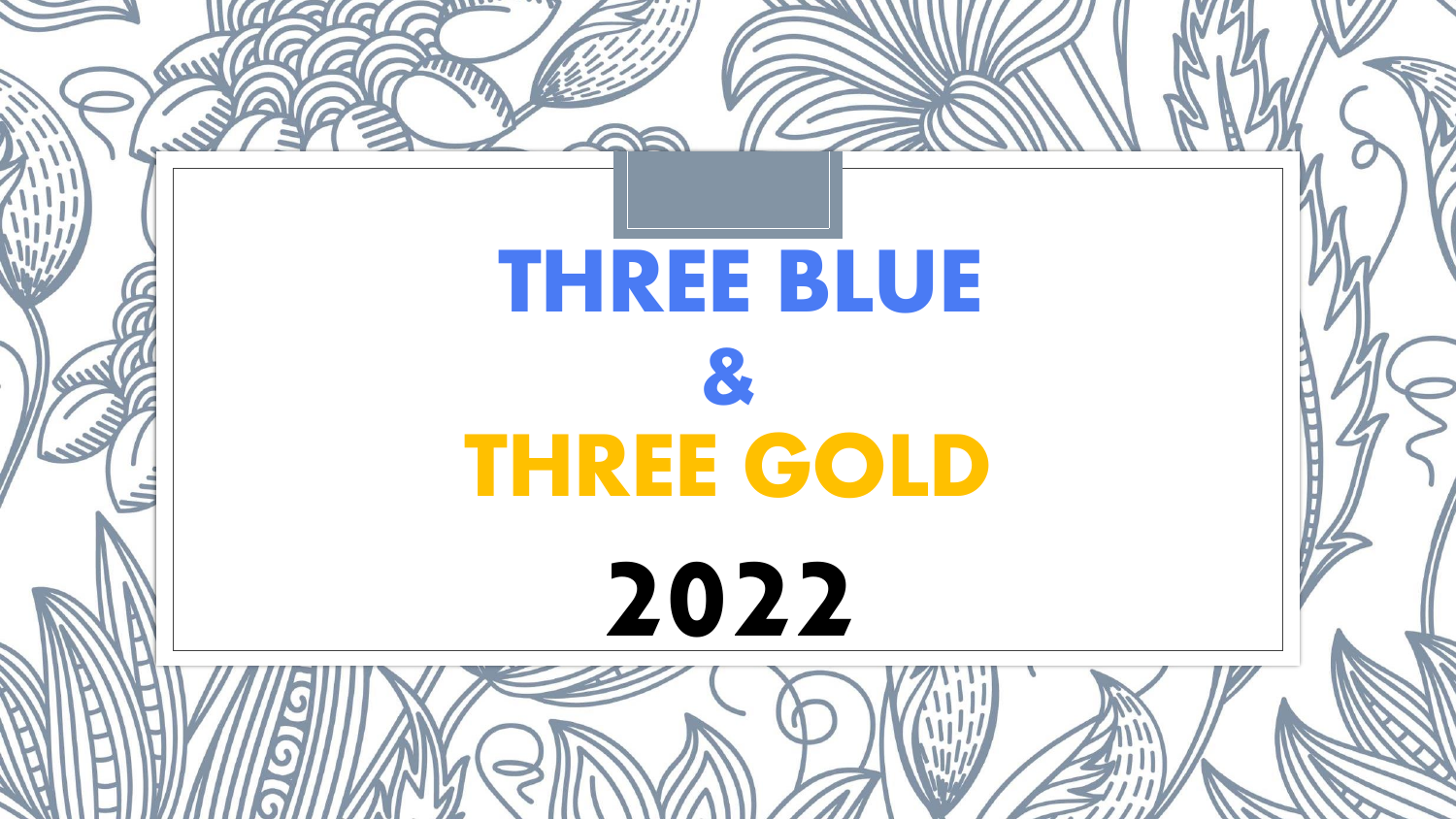# **MEET THE TEACHER**



#### Miss D'Silva

Welcome to Year Three Blue for 2022! I'm very excited to be your teacher and am looking forward to a fantastic year of learning and fun!

#### **AFew of my Favourite Things...**

Food: Lasagne Drink: Schweppes Agrum Colour: Sunset yellow Music: Indie Sports Team: GO Northam Sparks! Animal: Dogs of course



Years Teaching: 2 **Qualifications: B.Com** majoring in Human Resource Management and a Graduate Diploma in Primary Education Home Town: Perth, Australia Family: originated from India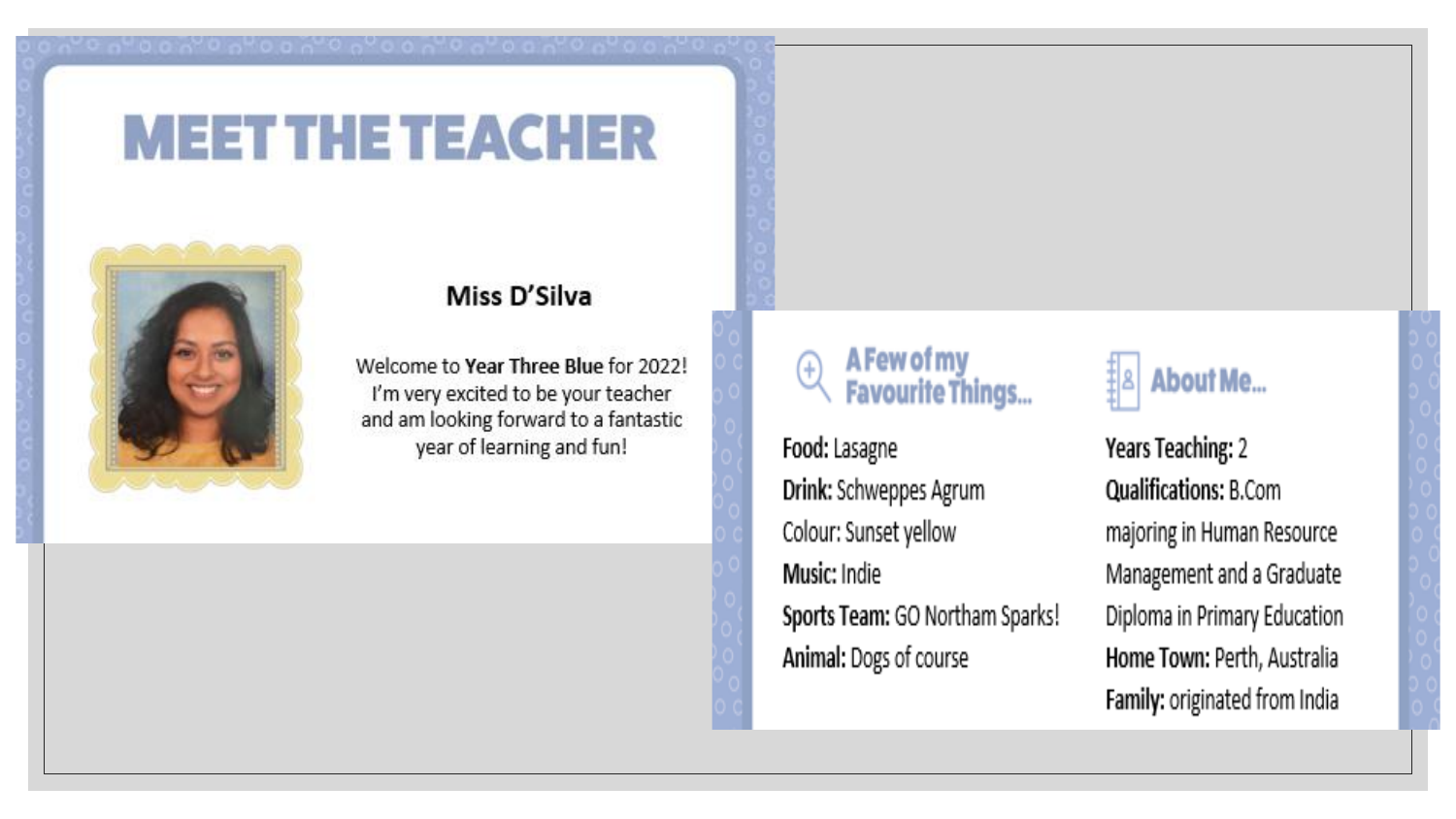

#### **Meet the Teacher**

Name: Mr Natkanski Year: 3B

Favourite ….

- Book Harry Potter (any of them)
- Movie Captain America Winter Soldier
- AFL Team Port Adelaide Power
- Band Fleetwood Mac
- Animal My Dog Teddy
- Subject: Maths
- Food Pepperoni Pizza
- Drink Strawberry Milk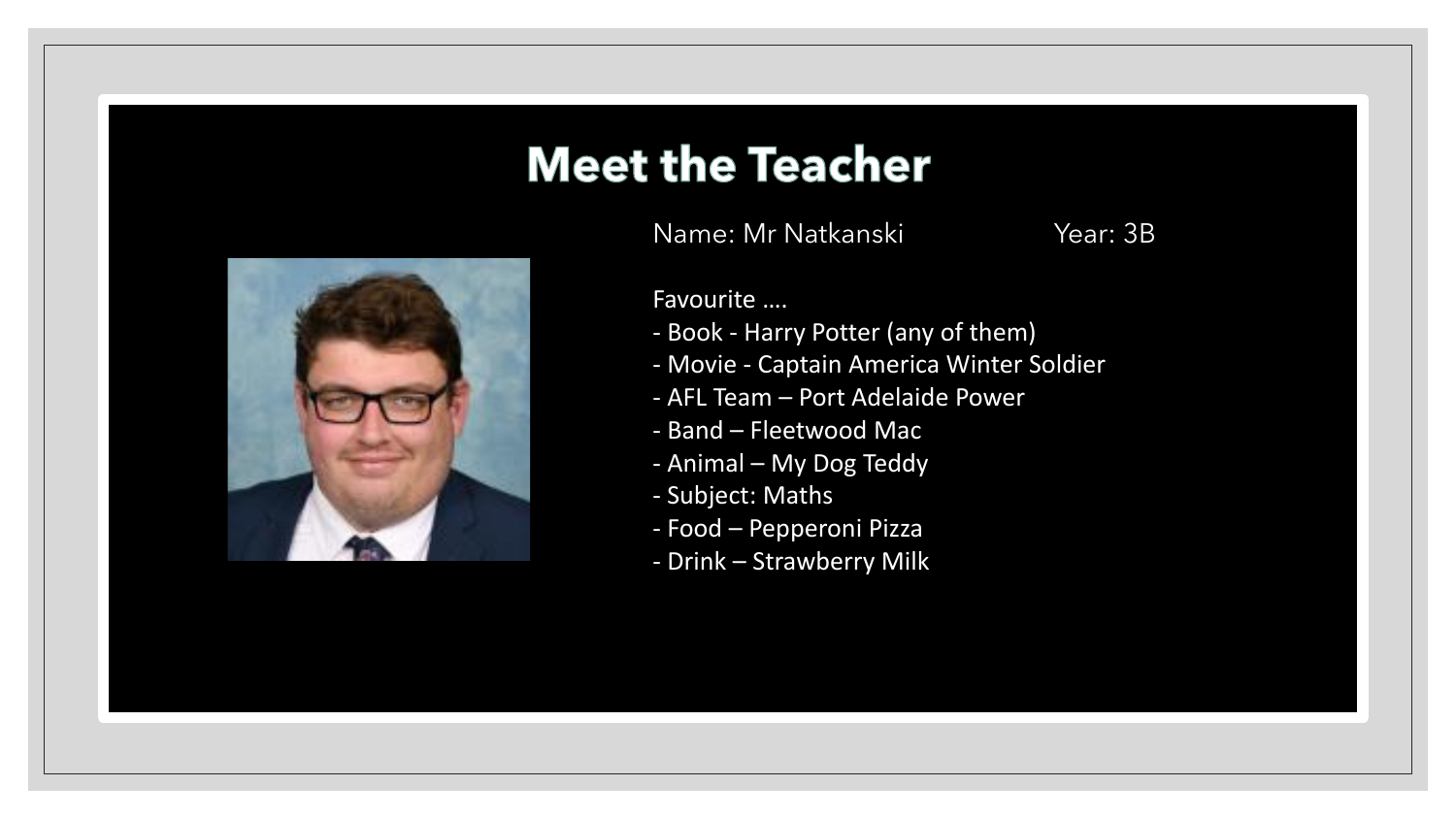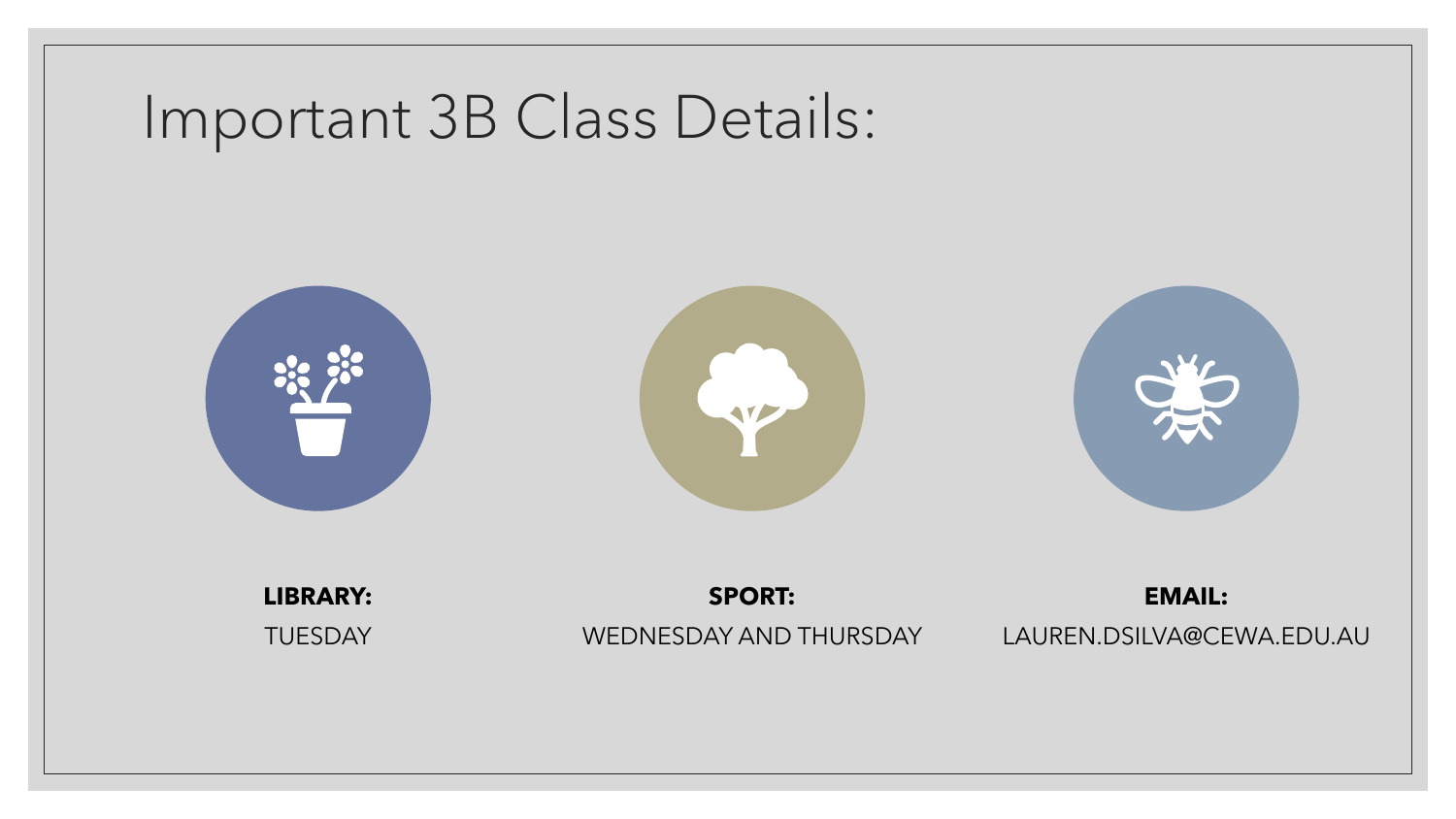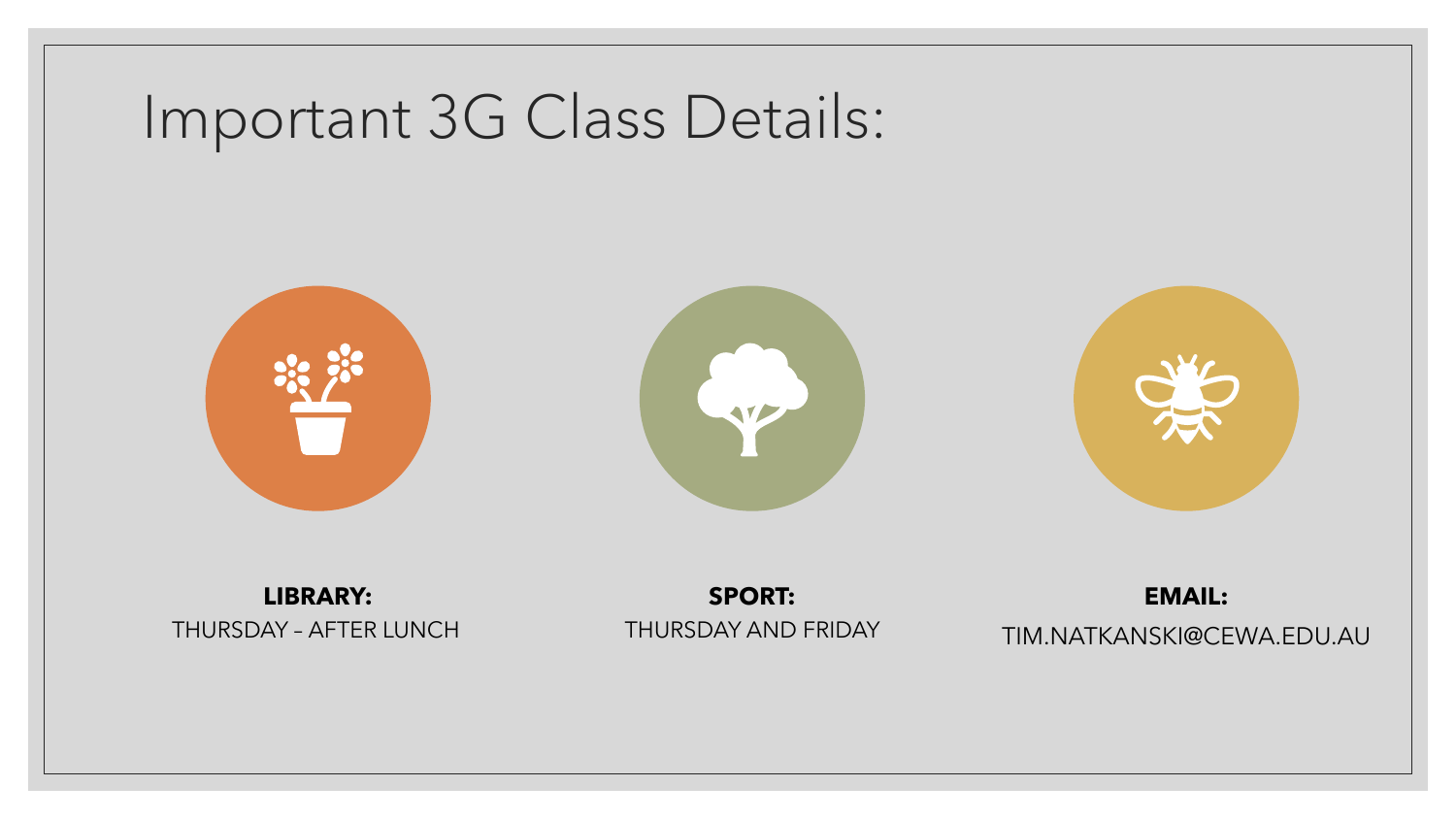### Important Dates - Term 1 and 2, 2022

- February 28 Interim swimming lessons commence
- March 02 Ash Wednesday Liturgy
- March 04 Pupil Free Day
- March 11 Interhouse Swimming Carnival
- March 21-24 Parent Teacher Meetings
- April 8 Term 1 concludes
- April 26 Term 2 commences
- May 3 Year 3 Reconciliation Retreat and Liturgy
- May 10-17 NAPLAN
- June 1 Parent/Child Workshop/Rehearsal Reconciliation @ 3.45pm
- June 3 Pupil Free Day
- June 30 Reports released in SEQTA
- July 1 Term 2 concludes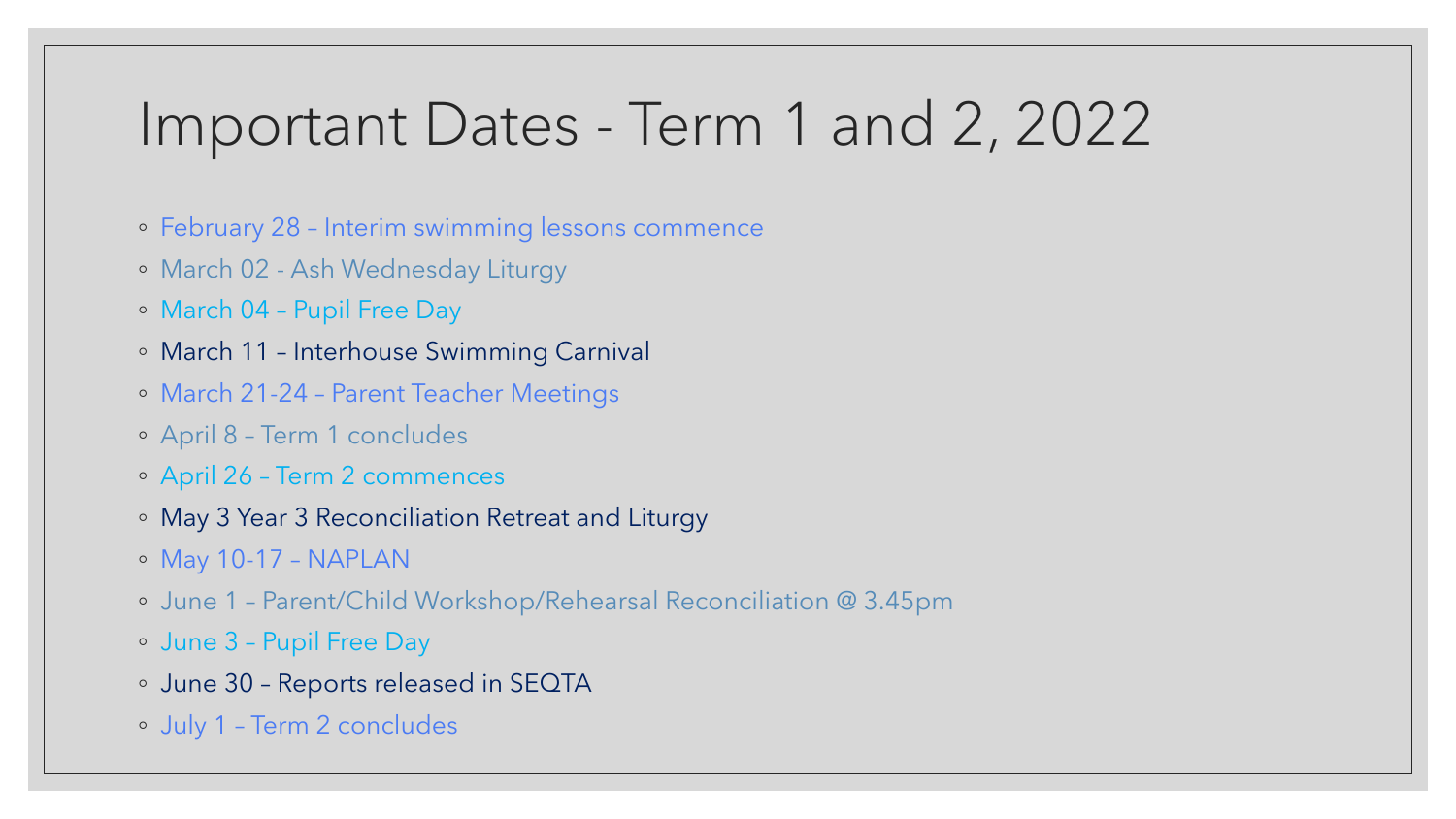#### Important Dates - Term 3 and 4, 2022

- July 18 Student commence term 3
- July 26 Year 3 Liturgy
- August 6 School community mass @ 5.30pm
- August 15 and 16 Pupil free days
- September 10 and 11 Northam Show
- September 23- Term 3 concludes
- October 11– Term 4 commences
- November 28 'Step Up' transition morning
- November 30 Presentation Night @ Northam Rec Centre from 6.00pm
- December 6 Primary end of year 'Water Fun Day'
- December 8 Thanksgiving and Advent Mass @ 9.00am
- December 9 Final day for students
- December 13 Reports released in SEQTA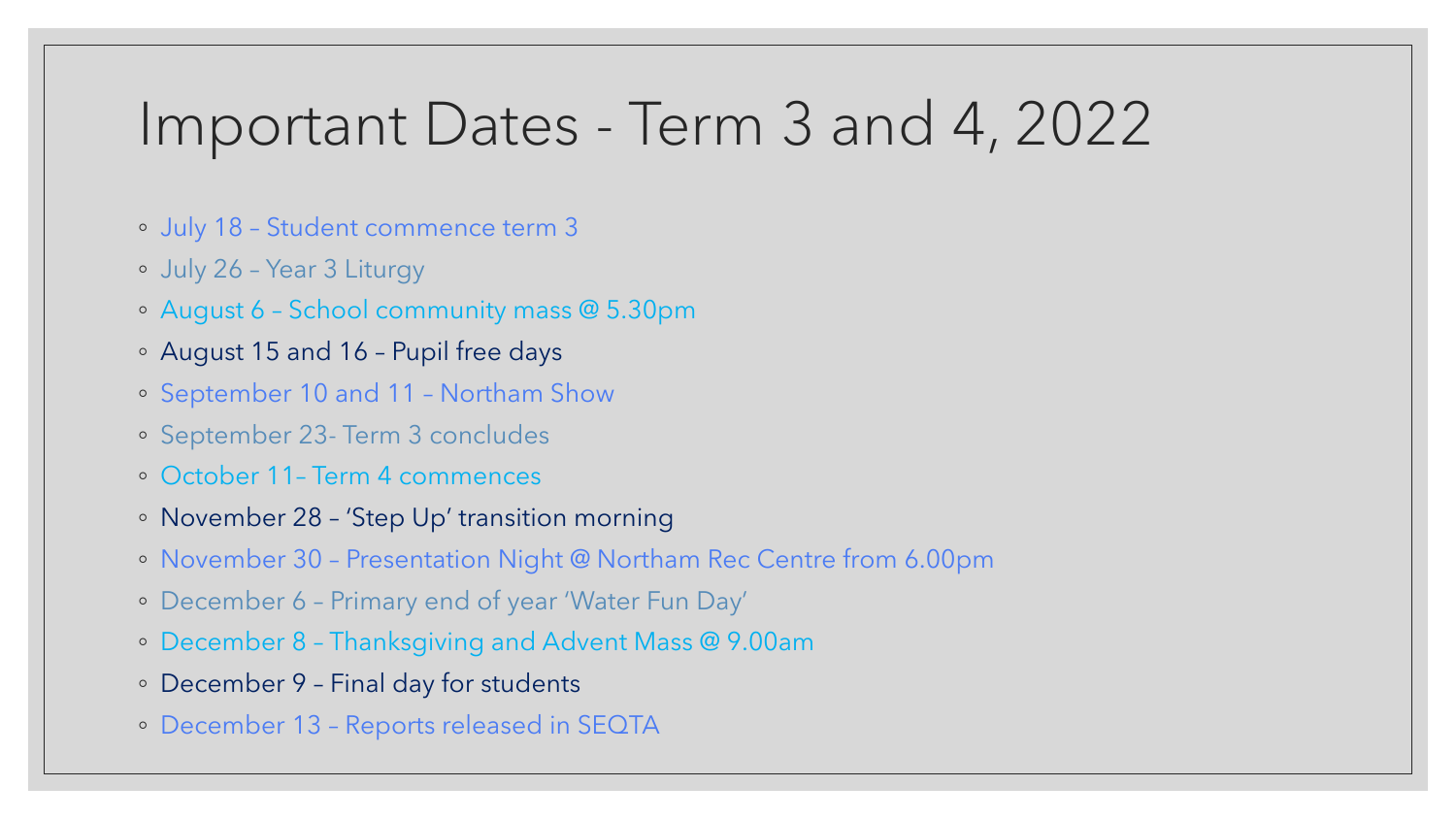### Behaviour Expectations

- We strongly believe that students are to respond quickly to the teacher.
- Students are to receive rewards when recognised for conducting good manners, good work ethic and making good decisions.
- We uphold different forms of positive reinforcements, such as: class marble jar, individual dojos, raffle tickets and prize box.
- We encourage students to always put Jesus at the centre of all they do, so that they can show kindness to others, and a hard working attitude in class.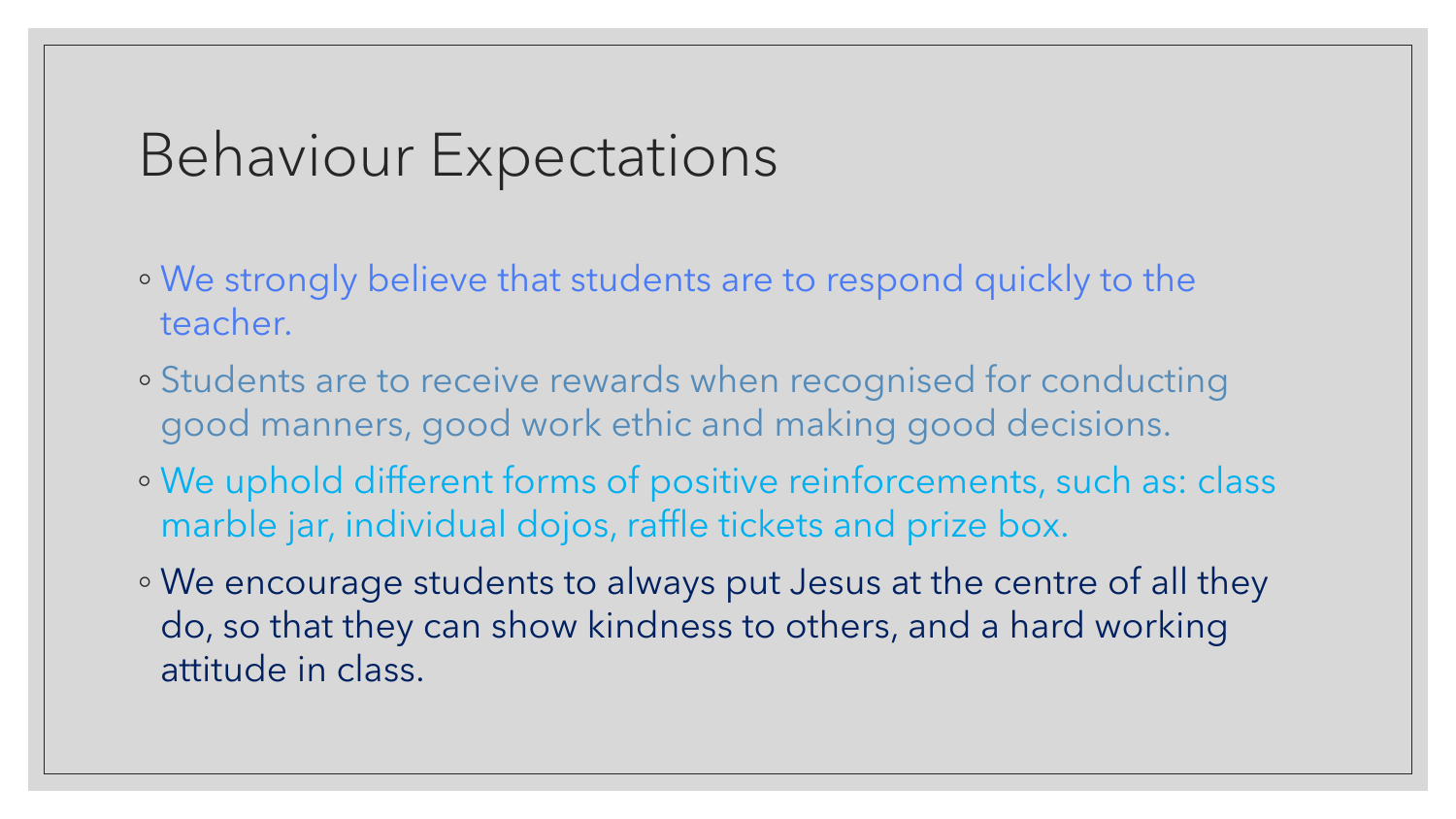# 3B Class Timetable

| <u> Year Three Blue</u>          |                                       |                                       |                                       |                                       |                                        |  |  |  |
|----------------------------------|---------------------------------------|---------------------------------------|---------------------------------------|---------------------------------------|----------------------------------------|--|--|--|
| Time                             | Monday                                | <b>Tuesday</b>                        | Wednesday                             | <b>Thursday</b>                       | Friday                                 |  |  |  |
| 8:30                             | Attendance, Notes &<br><b>Baskets</b> | Attendance, Notes &<br><b>Baskets</b> | Attendance, Notes &<br><b>Baskets</b> | Attendance, Notes &<br><b>Baskets</b> | Attendance, Notes &<br><b>Baskets</b>  |  |  |  |
| $9:00 - 9.50$<br>Period 1        | <b>ENGLISH</b><br><b>Handwriting</b>  | <b>ENGLISH</b>                        | <b>ENGLISH</b>                        | $9.00 - 9.45$<br><b>MATHEMATICS</b>   | <b>ENGLISH</b><br><b>Spelling Test</b> |  |  |  |
| $9:55-10.45$<br>Period 2         | <b>ENGLISH</b><br>Grammar             | <b>MATHEMATICS</b>                    | <b>RELIGION</b>                       | 9:45<br><b>PE/HEALTH</b>              | <b>MATHEMATICS</b>                     |  |  |  |
| $10:45 - 11.05$<br><b>Recess</b> |                                       |                                       |                                       | 10:30-10.50 Recess                    | Recess                                 |  |  |  |
| 11:15-11.55<br>Period 3          | <b>RELIGION</b>                       | <b>ART</b><br>Syona                   | <b>HASS</b>                           | 10.50-11.35<br><b>RELIGION</b>        | <b>ENGLISH</b><br>T <sub>4</sub> W     |  |  |  |
| 12:00-12.50<br>Period 4          | <b>AUSLAN</b><br><b>Bec</b>           | <b>English</b><br>T <sub>4</sub> W    | <b>HASS</b>                           | 11.35-12.20<br><b>CATCH UP</b>        | <b>RELIGION</b>                        |  |  |  |
| $12:50 - 1.30$<br>Lunch          |                                       |                                       |                                       | 12.20-1.00<br>Lunch                   |                                        |  |  |  |
| $1:30 - 2.15$<br>Period 5        | <b>SCIENCE</b>                        | <b>RELIGION</b>                       | <b>PE/HEALTH</b>                      | $1:00 - 1.45$<br><b>LIT SINGING</b>   | <b>TECHNOLOGY</b>                      |  |  |  |
| 2:20<br>Period 6                 | <b>SCIENCE</b>                        | <b>LIBRARY</b>                        | <b>MATHEMATICS</b><br>Ken             | <b>SPORT AND</b><br><b>CATCH UP</b>   | <b>TECHNOLOGY</b>                      |  |  |  |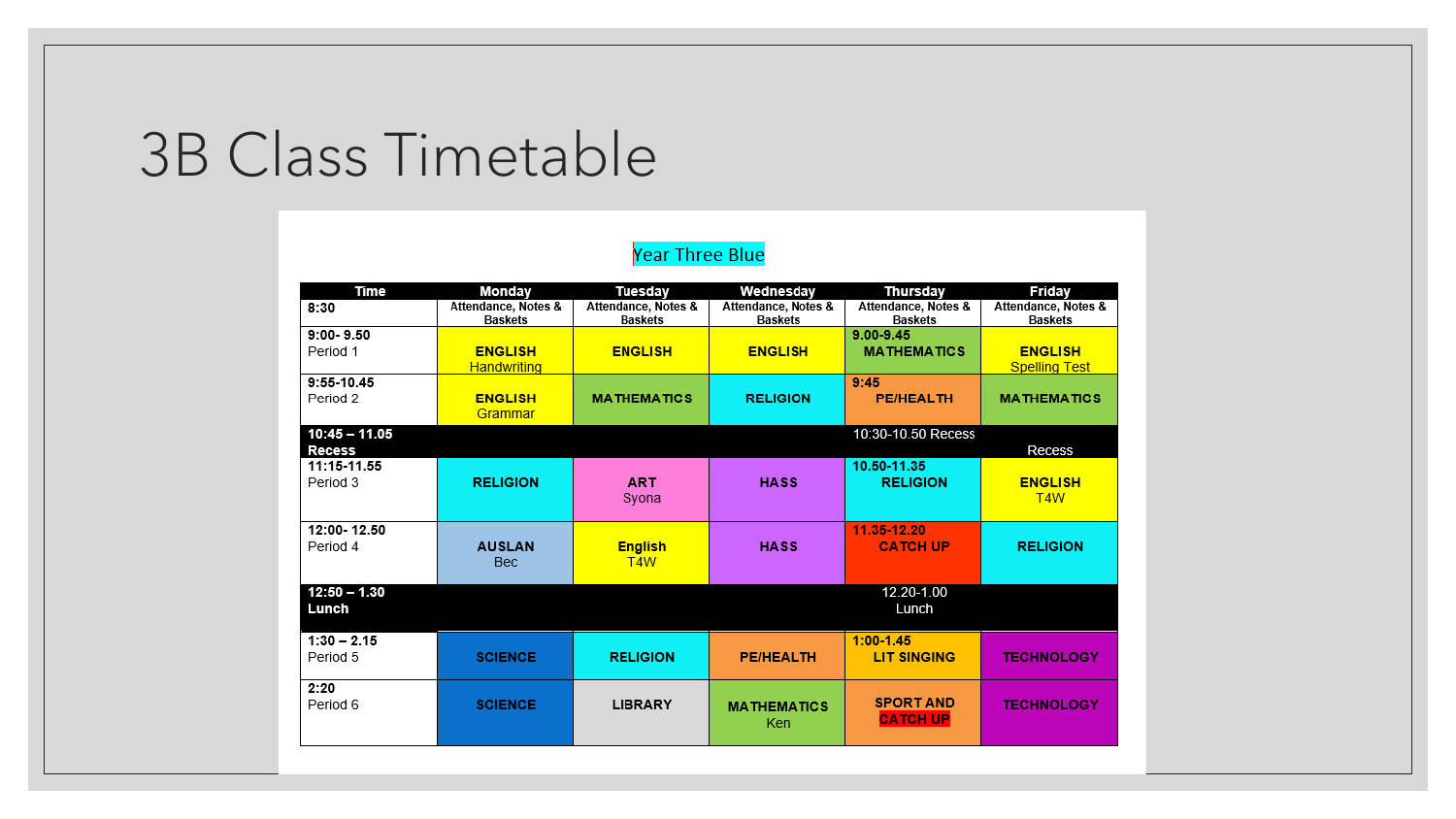### 3G Class Timetable

| Period                   | <b>Monday</b>              | <b>Tuesday</b>                              | Wednesday                               | <b>Thursday</b>          | <b>Friday</b>                        |
|--------------------------|----------------------------|---------------------------------------------|-----------------------------------------|--------------------------|--------------------------------------|
| 1<br>$(50 \text{ Mins})$ | <b>Spelling</b><br>Grammar | <b>Spelling</b><br><b>Reading Rotations</b> | <b>Spelling</b><br>Grammar              | PE/Health                | <b>Assembly</b><br><b>Spelling</b>   |
| 2<br>$(50 \text{ Mins})$ | <b>Talk for Writing</b>    | <b>The Arts</b>                             | <b>Talk for Writing</b>                 | <b>Reading Rotations</b> | <b>PE - Class</b>                    |
| <b>Recess</b>            |                            |                                             |                                         |                          |                                      |
| 3<br>$(50 \text{ Mins})$ | <b>LOTE</b>                | <b>Mathematics</b>                          | <b>HASS</b>                             | <b>Mathematics</b>       | <b>Talk for Writing</b>              |
| 4<br>$(50 \text{ Mins})$ | <b>Mathematics</b>         | <b>Religion</b>                             | <b>HASS</b>                             | <b>Religion</b>          | <b>Religion</b>                      |
| Lunch                    |                            |                                             |                                         |                          |                                      |
| 5<br>(45 Mins)           | <b>Science</b>             | <b>Religion</b>                             | <b>Speciality</b><br><b>Mathematics</b> | <b>Lit Singing</b>       | <b>Technology/The</b><br><b>Arts</b> |
| 6<br>$(45$ Mins $)$      | <b>Science</b>             | <b>Novel Study</b>                          | <b>PE/Health</b>                        | <b>Finishing Off</b>     | <b>Technology/The</b><br><b>Arts</b> |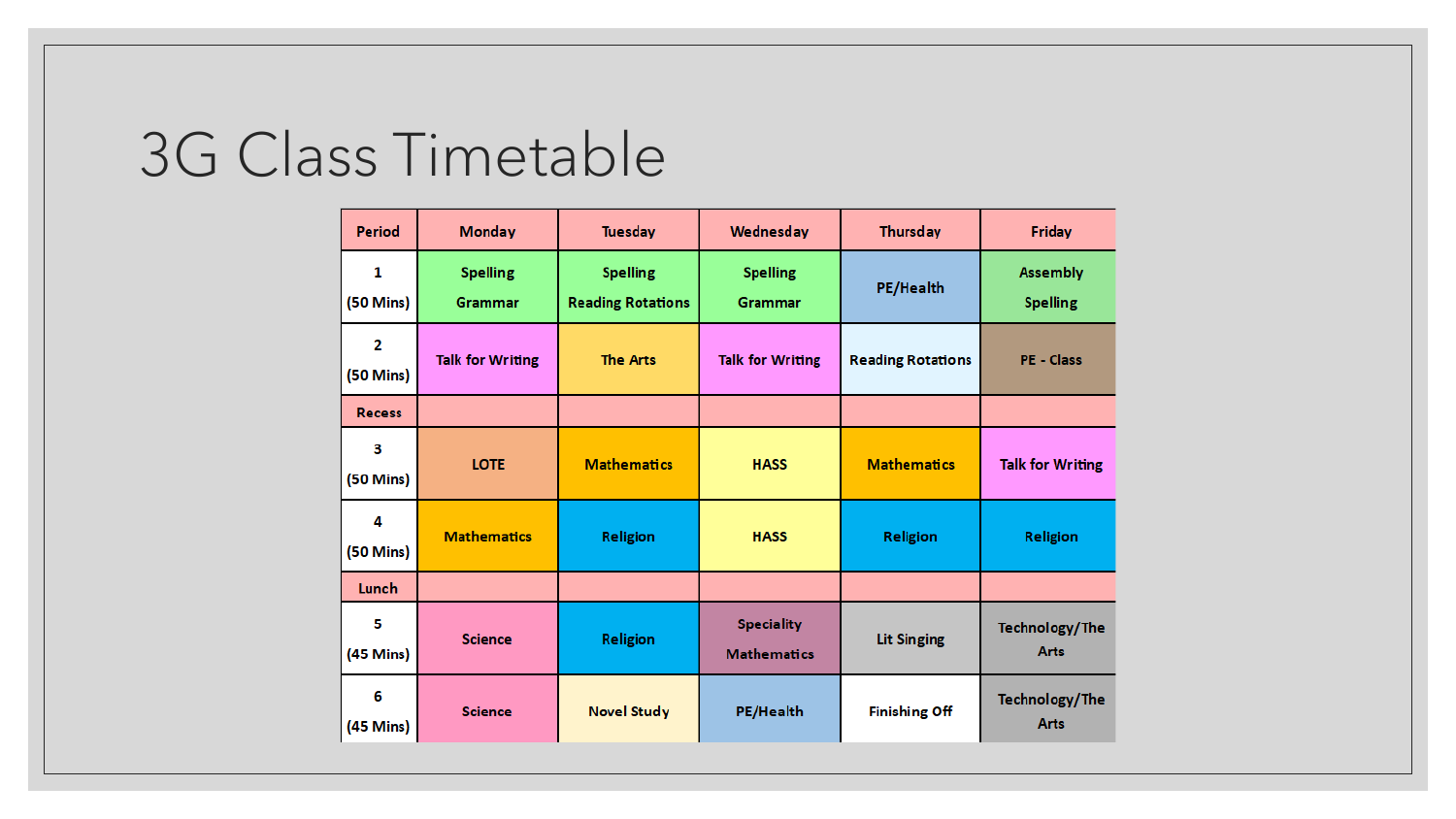# Homework Policy

- At St Joseph's School Northam we have a 'No Homework Policy' which means that students aren't set any take away work to do at home.
- However in saying this, students are encouraged to:
- 1. Read their Lexiles/PM readers
- 2. Practise their spelling words
- 3. Practise addition and subtraction strategies
- 4. Practise multiplication and division strategies.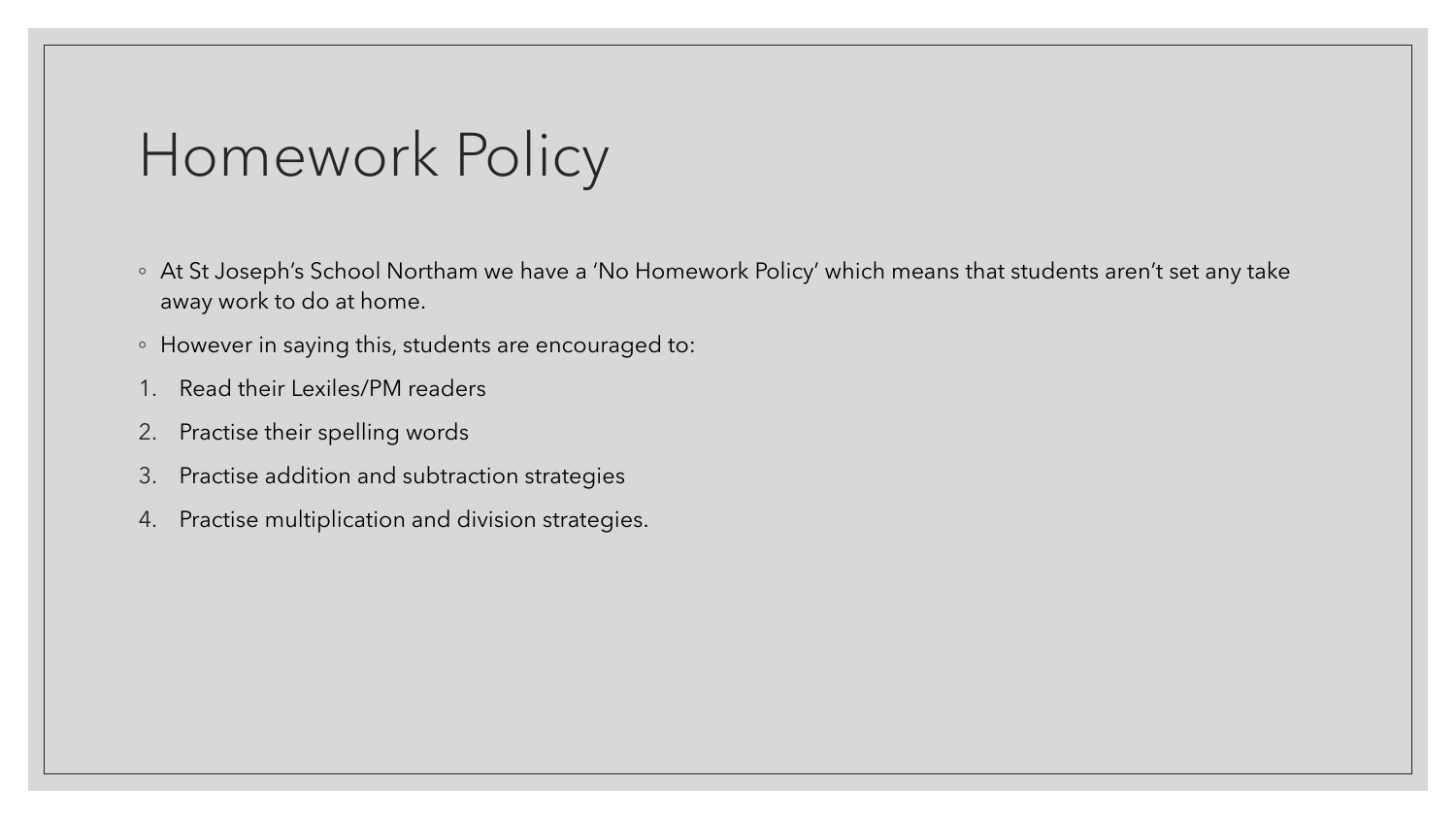# Code of Conduct

#### 1.We act safely and competently.

2.We give priority to students' safety and well-being in all our behaviour and decision making. 3.We act in accordance with the values of the Gospel as defined in the Code of Ethical Conduct. 4.We conduct ourselves in accordance with laws, agreements, policies and standards relevant to our relationship with the school community.

5.We respect the dignity, culture, values and beliefs of each member of the school community. 6.We treat personal information about members of the school community as private and confidential. 7.We give impartial, honest and accurate information about the education, safety and well-being of students.

8.We support all members of the school community in making informed decisions about students. 9.We promote and preserve the trust and privilege inherent in our relationship with all members of the school community.

10.We maintain and build on the community's trust and confidence in Catholic schools and the Church. 11.We act reflectively and ethically.

12.We allow students to have a voice in their education, safety and well-being.